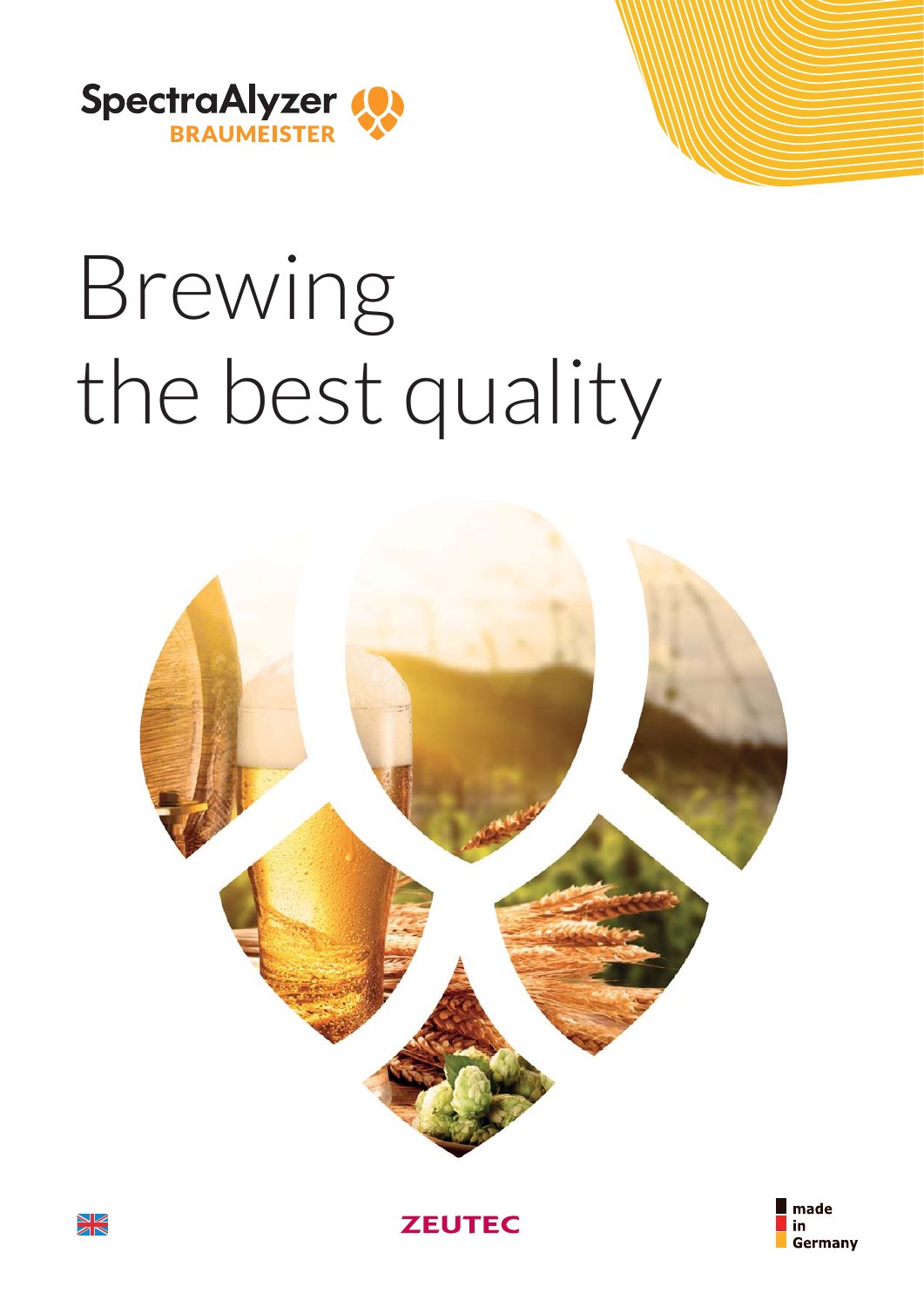

# What it does for you

The **SpectraAlyzer BRAUMEISTER** is an instrument for beer quality check and control. It is the ideal solution for routine analysis of major quality parameters during beer production.

In modern brewing quality control operations, reliable and accurate analytical results are necessary to provide customers with products of highest and – what is most important – consistent quality. In order to be most competitive in the world market, consistent high yields, top quality and low production costs are the objectives that need to be achieved.

#### **Designed as a modular system, the SpectraAlyzer BRAUMEISTER solution presents the analytical results of these major quality parameters within 45 seconds:**

- **· Wort:** Apparent Extract, Bitter Units (IBU), Colour, FAN and pH-Value
- **· Beers:** Alcohol, Density, Extracts, Bitter Units (IBU), Nitrogen, Calories and Colour (EBC)
- **· Beer Mix Drinks:** Alcohol, Density, Sugar Content, Total Acidity and pH-Value
- **· Cider:** Alcohol, Density, Extracts, Total Acidity, pH-Value, SO<sub>2</sub>, Individual and Total Sugars, Dissolved CO<sub>2</sub>

There is no need to manually condition the sample and extra (harmful) reagents do not need to be used. This analyser solution provides **highly accurate beer quality control parameters at no extra cost** at different production areas e.g. mashing, lautering, boiling, fermenting, maturing, filtering, filling.

As a **stand alone system**, the analyser solution can be operated very easily and intuitively for beer quality check and quality control – even close to the production line. The rugged construction and unique optical sample/reference setup ensure reliable operation in environments with fluctuating temperatures, vibration and dust.

The **SpectraAlyzer BRAUMEISTER** comes with **ready to use calibration models and a powerful software package** to facilitate model fine tuning and extensive and automated logging as well as database storage of the analytical results on the analyser, within the company intranet and/or the internet.

**The SpectraAlyzer BRAUMEISTER complies with EBC method: "9.2.6 Alcohol in Beer by Near Infrared Spectroscopy". The SpectraAlyzer BRAUMEISTER complies with ASBC method Beer-4G: "Alcohol by NIR and original extract content".**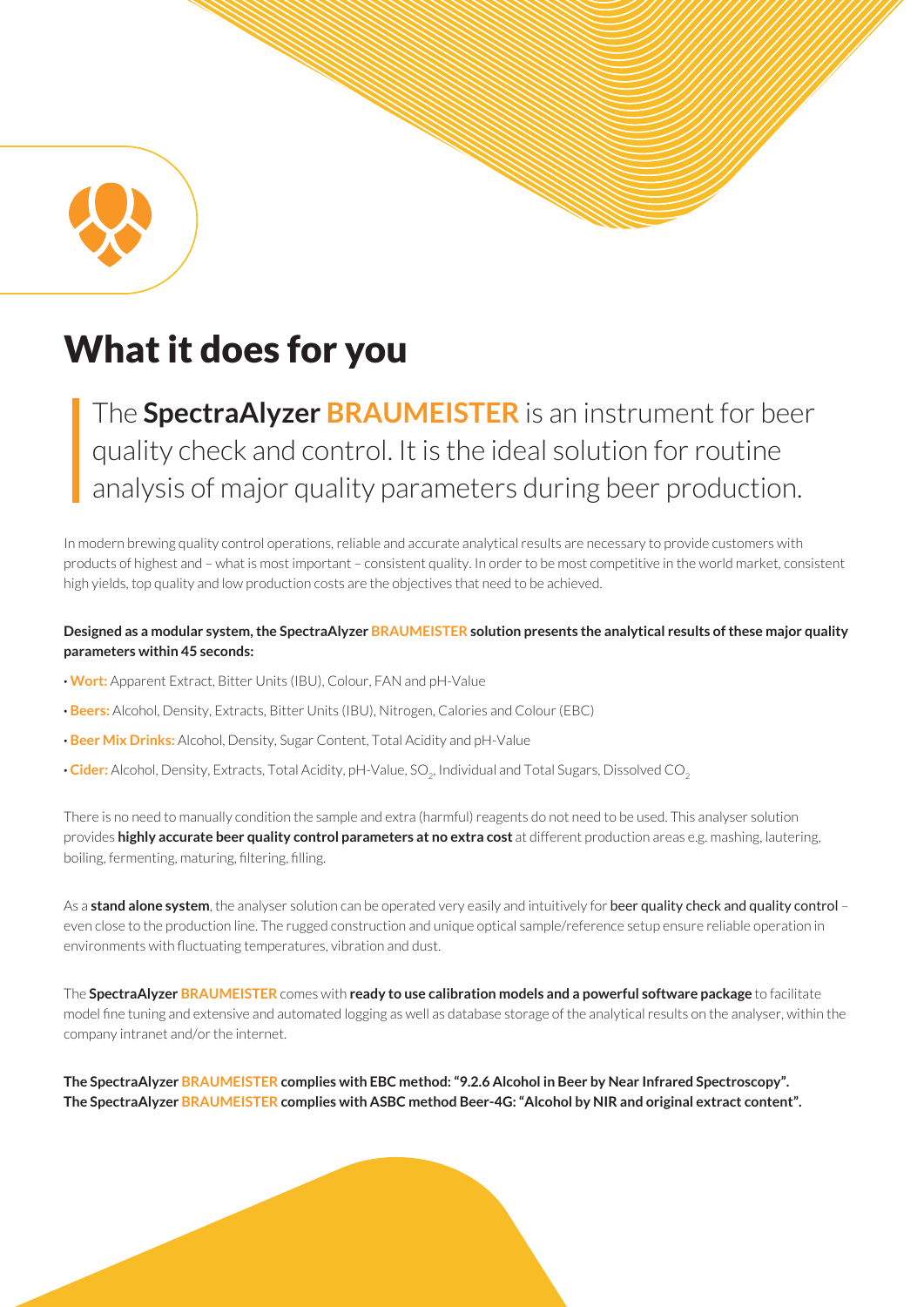# Data visualization via instrument webserver

- 
- 
- 
- 
- 

| Monds.              | <b>Terrates</b>                                                             | Party.            | $70\mu$    |                                  |                 |          |                      |  |
|---------------------|-----------------------------------------------------------------------------|-------------------|------------|----------------------------------|-----------------|----------|----------------------|--|
| <b>E</b> Abellinuda | <b>Wethern</b>                                                              |                   |            |                                  |                 |          |                      |  |
| Collector           | Serv.<br><b>Danger Name</b><br><b>Read Vans</b><br>Page 1<br>$\mathfrak{m}$ | Your Atlant       |            | Sariya Kenel<br><b>Rond Hare</b> |                 |          | $\blacksquare$<br>٠  |  |
|                     |                                                                             |                   |            |                                  |                 |          |                      |  |
|                     | <b>Surgeon</b>                                                              |                   |            |                                  |                 |          | Ciev<br>Pot Line     |  |
|                     |                                                                             | Stow, 12 + entrem |            |                                  |                 | Seatth:  |                      |  |
|                     | $\overline{\phantom{a}}$<br>٠                                               | ×<br>Nane         | Alkahud in | <b>Bibereinhalten</b> is         | Exhabitation: 0 | nksept t | Tone:                |  |
|                     | ٠                                                                           | 101010, 15:18     | 4.34       | 25.2                             | 4.35            | 16.1     | 2010/05/03 15:08:21  |  |
|                     | ٠                                                                           | vering is if      | $-4.22$    | 25.1                             | 4.09            | 15.0     | 2010/02/02 15:17:18  |  |
|                     | ٠                                                                           | 101012_15:16      | 4.85       | 28.6                             | 4.28            | 16.8     | 2010/02/12 10:18:28  |  |
|                     | ٠                                                                           | 101212-1519.      | 1,88       | 28.8                             | 412             | 15.8     | 2010/02/12 15:15:23  |  |
|                     | ٠                                                                           | 191012_15:13      | 4.54       | 36.5                             | 4.76            | 15.5     | 2016/07/019 15:13:07 |  |
|                     | ×                                                                           | 101215_1512       | $-4.85$    | 25.7                             | 4.28            | 141      | 2016/02/10 15:12:51  |  |
|                     | ٠                                                                           | 101210-1511       | $-4.08$    | 25.2                             | 4.29            | 15.0     | 2010/12/12 13:11:40  |  |
|                     | ٠                                                                           | 191010_1510 4.89  |            | 25.5                             | 418             | 16.9     | 2010/07/12 12:12:42  |  |
|                     | ٠                                                                           | M1012_1526        | 4.88       | 25.8                             | 4.29            | ist it   | 2010/02/12 13:28:23  |  |
|                     | ٠                                                                           | 101010_15:00 4.03 |            | 15.8                             | 4.22            | 15.5     | 2010/02/10 10:08:29  |  |

| <b>ZEUTEC</b>        | 開國區                                                                             |  |
|----------------------|---------------------------------------------------------------------------------|--|
| <b>O limits</b>      | <b>Banyles</b><br>Platts   Files<br>٠                                           |  |
| <b>E Monda</b>       | mm.                                                                             |  |
| <b>Q</b> Controllers | Bear's Ford                                                                     |  |
| A there              | Plot for Method : Been                                                          |  |
| <b>W</b> Dilla       | ×.<br><b>SHort</b><br>Maritanese Units                                          |  |
|                      | <b>Bonnell</b><br><b>Blind</b><br>×                                             |  |
|                      | ×                                                                               |  |
|                      |                                                                                 |  |
|                      | ٠                                                                               |  |
|                      | ٠                                                                               |  |
|                      | ٠                                                                               |  |
|                      |                                                                                 |  |
|                      | ٠<br><b>MAL</b><br>wa<br>title<br>total.<br>34.00<br><b>NH</b><br>$\cdots$<br>× |  |
|                      | $\times 10$                                                                     |  |
|                      | <b>U Show Hange</b><br><b>Wilmston</b>                                          |  |
|                      | Vigiliamess Units<br><b><i>Vissaget N</i></b>                                   |  |
|                      | <b>Vitation</b>                                                                 |  |

- 
- 

- 
- 

|                      | Calhesten                 |                                                                           |                         |                      |        |
|----------------------|---------------------------|---------------------------------------------------------------------------|-------------------------|----------------------|--------|
| <b>B</b> technology  | Carteston Inf.            |                                                                           |                         |                      |        |
| <b>O</b> Californian | ber-                      |                                                                           |                         |                      |        |
| 1 Users              | $\alpha$                  | name                                                                      | range max.              | range min            | unit   |
| <b>U</b> Circa       | $\overline{a}$            | <b>Bitemets Livie</b>                                                     | 100                     | $\alpha$             | 16     |
|                      | u                         | <b>Akishot</b>                                                            | 10                      | ø.                   | New    |
|                      | ۰                         | snapa to                                                                  | 100                     | $\sim$               | make   |
|                      | $\overline{u}$            | Cenact                                                                    | tà                      | $\overline{u}$       | g/100m |
|                      | <b>R. David Laborator</b> |                                                                           | <b>K. Green product</b> | <b>Q</b> Entitations |        |
|                      | $+$ must                  | <b>Import cultivation</b><br>Clater pussed from 19 me fortal Acodity with |                         |                      |        |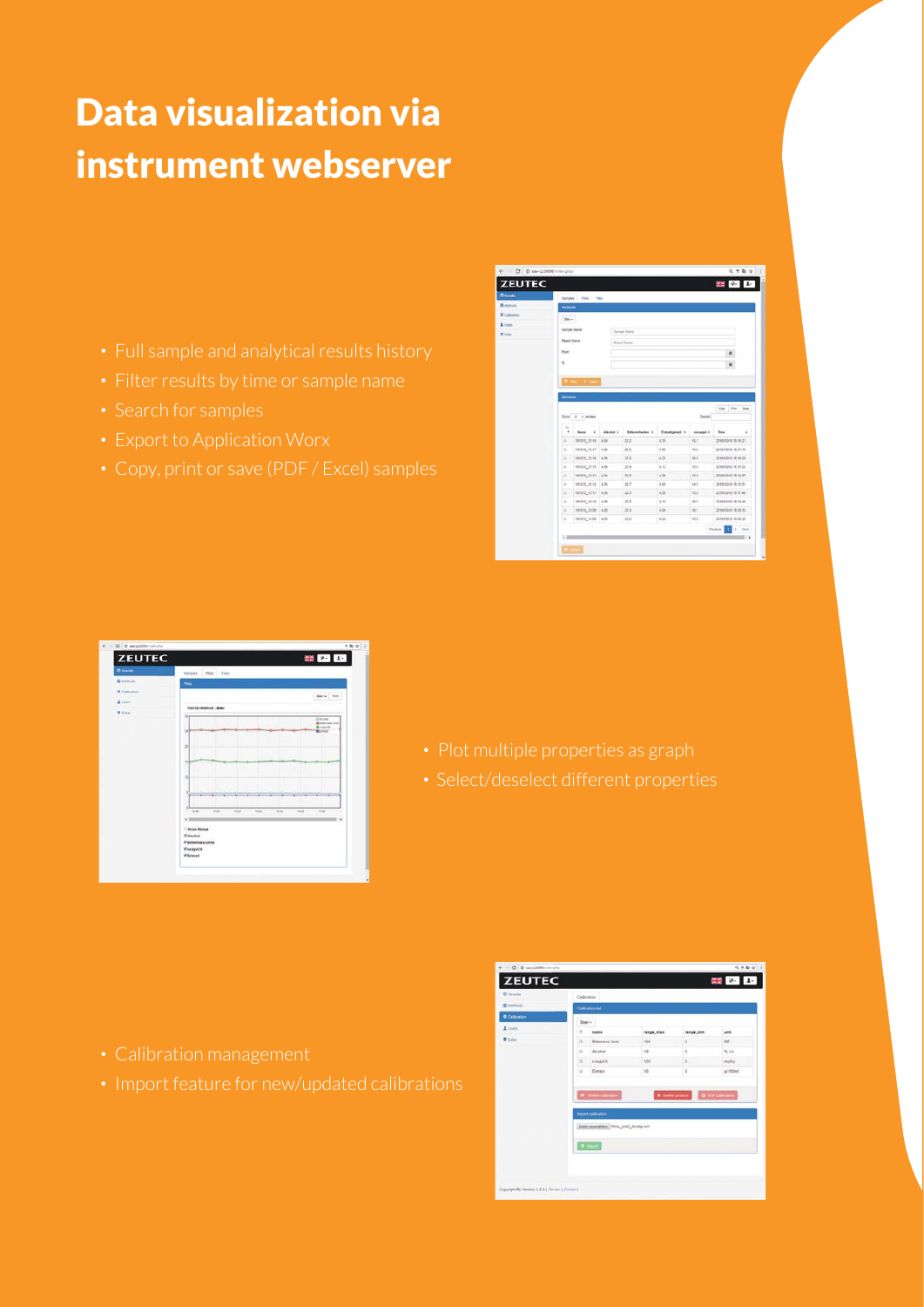# Key features



**Versatile sample presentation**

by means of a syringe, a pump, or an autosampler.



**Many mathematical models** for all kind of products included for quick calibration models installation and start-up.



#### **NIR sample/reference technology**

like all SpectraAlyzer® instruments for high sensitive and long term stable measurements.





**Touch user interface** and intrinsically mounted glass touch for straight forward hygenic instrument operation.



**Compact design** optimised for bench top or at-line application.



## **Web server conectivity**

for direct instrument access via LAN and internet from anywhere, any time.

### **User friendly**

sample presentation and easy to operate.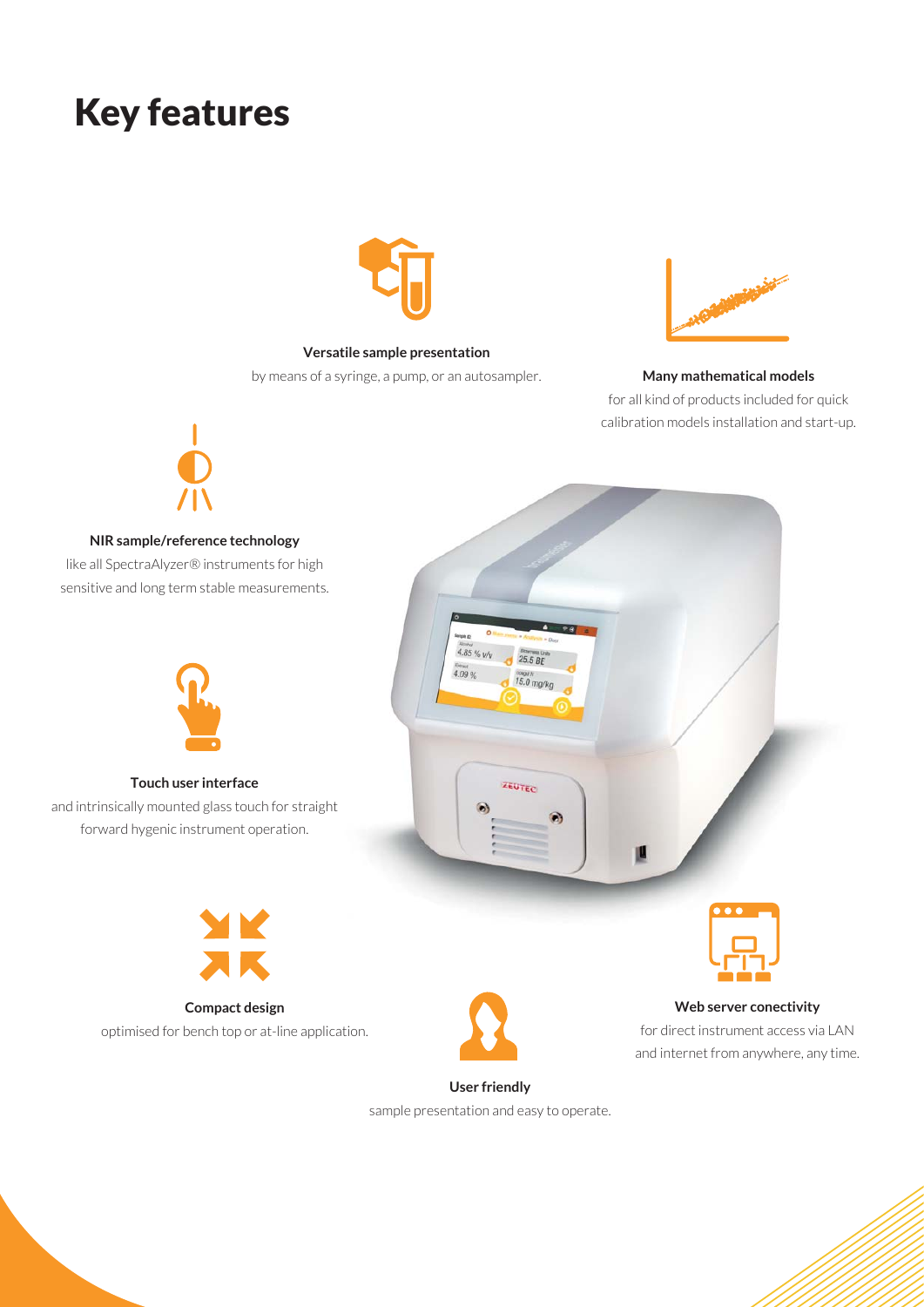

## **Malt analysis 1**

#### **The SpectraAlyzer BRAUMEISTER with whole grain drawer (option) determines the important parameters to choose the best malt for your brewing operation:**

Extract (low extracts in malt reduce target extract in wort/beer), total Nitrogen (depends on variety, climate and fertilisation), Moisture (High moisture contents reduce the achievable extract and lead to storage losses)

# **Mashing, Lautering and Cooking 2 3**

The **SpectraAlyzer BRAUMEISTER** checks on the quality of wort. Predicting wort real extract (% v/v) determines whether dilution is necessary. Analysing the IBU Bitterunits in wort sets the path for the final beer quality. Determining wort pH is also important for the yeast fermentation and e.g. addition of lactic acid can adjust. The wort color needs to be analysed with the SpectraAlyzer in order to determine the final beer colour.

## **Fermentation and further processing 4 5**



The **SpectraAlyzer BRAUMEISTER** determines: Alcohol, Extracts, Density, Color, IBU Bitter units, FAN, pH. The fermentation control allows for temperature adjustments and possible acid addition. The parameters analysed provide essential information to the brew master in order to produce the best possible beer. On the spot quality control optimises plant capacity utilisation.

# **Final bottling 6**

Alcohol, Density, Extract, IBU and Colour determination with the **SpectraAlyzer BRAUMEISTER** ensure consistent beer quality, taste and optical appearance.